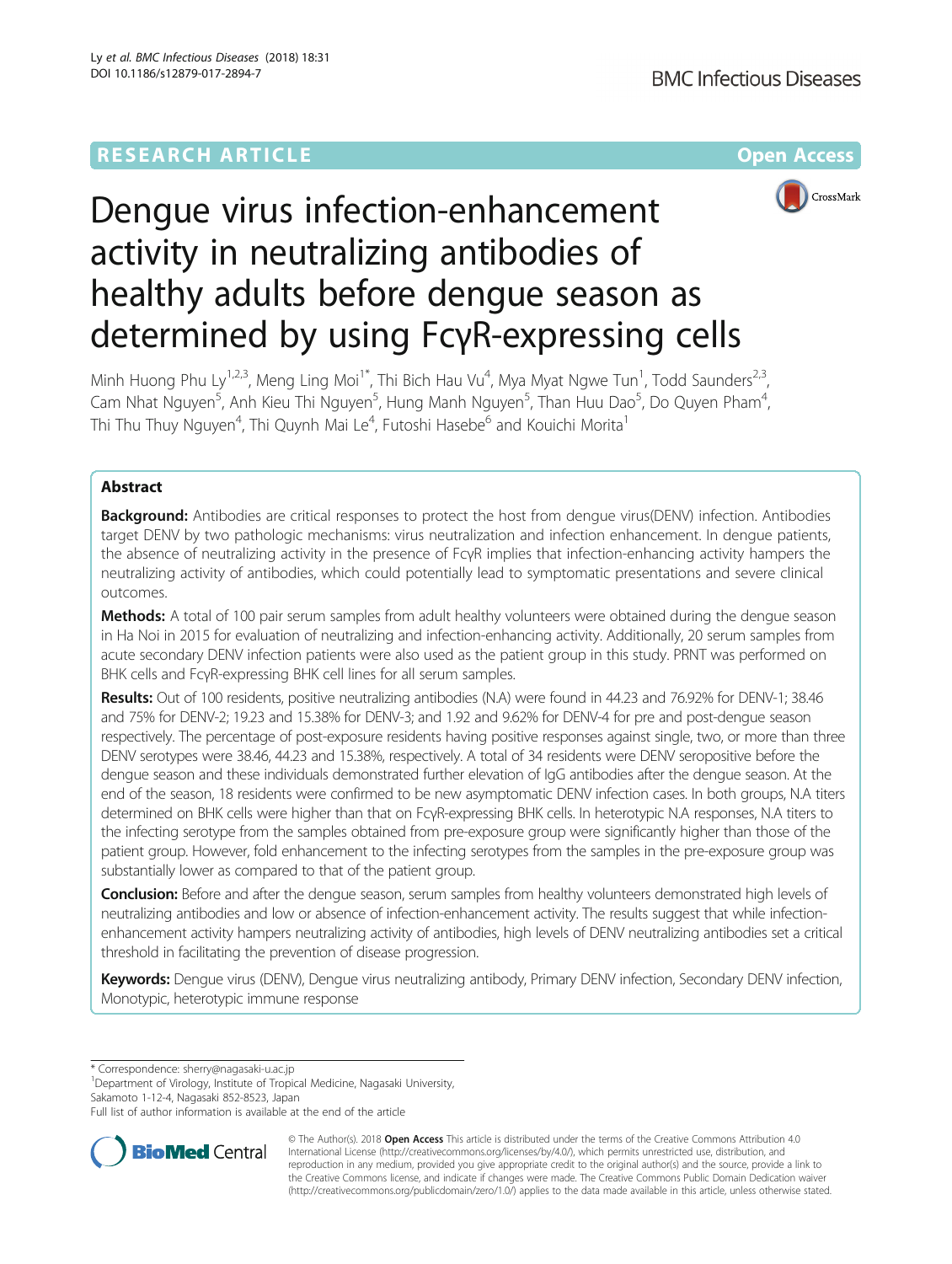# Background

Dengue, currently found in 128 countries, is an important mosquito-borne viral disease posing a threat to health of many global communities [\[1](#page-11-0)]. The disease results from infection with dengue virus (DENV), which consists of four antigenically distinct serotypes known as DENV-1, DENV-2, DENV-3 and DENV-4 from the genus Flavivirus in the family Flaviviridae. Based on epidemiologic studies, it is believed that more than 390 million DENV infections occur every year of which approximately 96 million cases are symptomatic [\[2\]](#page-11-0). The burden of dengue continues unabated as the DENV serotypes expand into new areas. In the regions where dengue is endemic, whole populations are at risk. Individuals infected by any of the DENV serotypes will develop protective monotypic immunity evidenced by the generation of dengue immunoglobulin M (IgM) and immunoglobulin G (IgG) antibodies. The IgM antibodies may be found in serum as early as 4 days after the onset of disease [\[3](#page-11-0)]. The IgG antibodies present in serum at the end of the convalescent period (9-10 days) in primary infection and may also be detected earlier in the case of secondary infection. IgG levels are elevated up to 30-40 days after infection and neutralizing antibodies to the infecting virus last a life-time [[4](#page-11-0), [5\]](#page-11-0).

Antibodies are critical responses protecting the host from DENV infection. Antibodies target DENV by two pathologic mechanisms: virus neutralization and infection enhancement. At high avidity, antibodies neutralize DENV, whereas lower level avidity of antibodies enhance DENV infection and hamper virus neutralization [\[6](#page-11-0)]. Primary infection with one serotype produces long-term protective immunity to re-infection with the homologous serotype. After a limited period of cross-protection, individuals having a primary DENV infection are susceptible to secondary infection with heterologous serotypes [[7, 8\]](#page-11-0). Individuals exposed to secondary infections are more likely to develop severe symptoms compared to those exposed to primary infections only [[9\]](#page-11-0). During secondary infection, non-neutralizing antibodies from the first infection bind to the second serotype to form DENV-antibody complexes. These immune complexes are more readily taken up by FcγR-bearing myeloid cells such as monocytes and macrophages than uncoated virus particles [[8\]](#page-11-0). This effect represents antibodydependent enhancement (ADE) phenomenon which results in higher levels of progeny virus production and has been hypothesized to lead to severe dengue [\[10](#page-11-0)].

A previous study using plaque reduction neutralization test (PRNT) demonstrated that neutralizing antibody titers on BHK cells were higher than those on FcγRexpressing BHK cells [[6](#page-11-0)]. In patients with symptomatic dengue, the absence of neutralizing antibodies in the presence of FcγR implies that infection-enhancing activities hampers the neutralizing activity of an antibody [\[6](#page-11-0)]. Neutralizing antibodies are thought to provide long-term protection against DENV infection of the same serotype, while recent studies have also demonstrated an association of higher levels of neutralizing antibodies with a reduced risk of secondary DENV infection [[11](#page-11-0)–[13\]](#page-11-0). Additionally, high levels of neutralizing antibodies correlate with lower probability of getting symptomatic infection [[14\]](#page-11-0). By using FcγR-expressing cells, we demonstrated that in dengue patients, infection-enhancement activity existed when the crossreactive neutralizing activities was reduced [\[6\]](#page-11-0). However, the levels of antibodies in the presence and absence of the FcγR cell line from asymptomatic DENV infection cases are still limited. Thus, we sought to test the hypothesis that the pre-existence of neutralizing antibody titers before the dengue season are linked with protection from symptomatic infection by using serum samples from residents in a DENV hyper-endemic region before and after the dengue season. In this study, we examined the sum of neutralizing activity in the presence of infection-enhancement activity by using FcγRexpressing BHK cells.

# Methods

#### Sample collection

In Viet Nam, the first case of dengue hemorrhagic fever (DHF) was identified in 1963 in the Mekong Delta region of southern Viet Nam [[15](#page-11-0)]. Between 1963 and 1995, approximately 1,518,808 DHF cases with 14,133 deaths had been reported in this country [\[16](#page-11-0), [17](#page-11-0)]. Major epidemics of dengue had occurred in 1969, 1983, 1987, 1998 and 2009 in which the 1987 dengue outbreak with 354,517 cases and 1566 deaths represented the single largest reported dengue outbreak in the world [\[18](#page-11-0)]. In 2015, 54 out of 63 provinces reported a combined 97,476 case of dengue including 61 deaths [\[19](#page-11-0)]. While all four DENV serotypes co-circulate in Viet Nam, climate differences in Viet Nam result in differences in dengue epidemiology across the country. In Ha Noi, the capital city located in northern Viet Nam, dengue transmission intensity is quite low, usually peaking between October and November during the hot, wet season, with the majority cases being reported in adults.

In this study, 100 paired blood samples were collected from healthy volunteer adults who resided in Ha Noi, Viet Nam. The first sampling was performed before the dengue season in August 2015. This is the pre-exposure group or pre-dengue season group. The second sampling was done at the end of the dengue season in November 2015. This is the post-exposure group or post-dengue season group. During our sampling period, the four DENV serotypes were co-circulating in the area however, DENV-1 and DENV-2 were the dominant serotypes.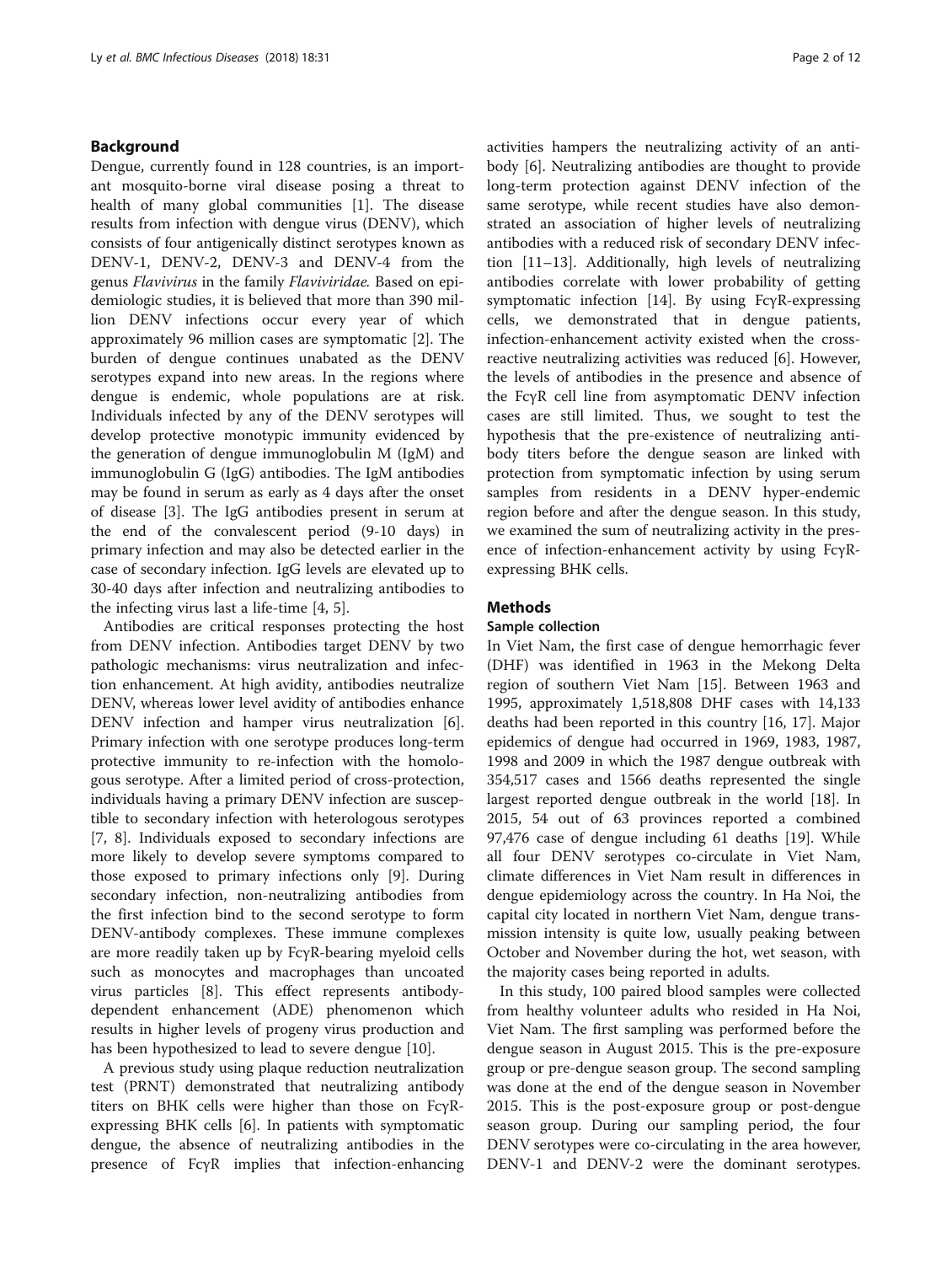Sera were separated as quickly as possible, transferred to sterile 2 ml cryo-tubes and stored in −70°C until used. In this study, (1) none of the participants reported fever or symptoms/signs suggesting dengue fever at the time of recruitment, (2) none had a fever within three months of recruitment nor (3) during the approximately threemonth study period.

An additional 20 serum samples obtained from acute secondary adult DENV infection patients were also used in this study (the patient group) for further analysis and comparison. The serum samples were obtained from patients within 3 days of the onset of the disease. The patient samples were negative for anti-DENV IgM antibodies but positive for anti-DENV IgG antibodies. Only samples confirmed by virus isolation and real-time polymerase chain reaction (PCR) was used for the study. Thus, the day of the onset of fever was narrowed to less than 4 days to satisfy this criteria. Due to the absence of anti-DENV IgG antibodies in the acute phase, the acute primary DENV infection cases were not used as the patient group for the purpose of comparing the neutralizing activities between patient group and non-patient group (healthy volunteers).

# Virus and cell lines

DENV-1 (99St12A strain), DENV-2 (00St22A strain), DENV-3 (SLMC50 strain), and DENV-4 (SLMC318 strain) were used for DENV IgM capture ELISA. These viruses were propagated onto C6/36 mosquito cell lines. Infected culture fluid (ICF) was collected on day 7 postinfection for the preparation of a tetravalent DENV antigen (25 ELISA units/serotype).

DENV-1, 01-44-1HuNIID strain (GenBank accession no. AB111007), DENV-2, 00St22A strain, DENV-3 5528 strain (GenBank accession no. KP893718) and DENV-4 SLMC318 strain were used for PRNT in this study as these strains form clear plaques. In PRNT experiments, virus stock was prepared by using baby hamster kidney cell lines (BHK- Japan Health Science Research Resource Bank, Japan) [\[6\]](#page-11-0). Infected culture fluid (ICF) collected on day 5 post-infection was used to inoculate BHK and FcγR-expressing BHK cell lines for virus titration and neutralization tests. BHK cells were cultured in Eagle's Minimum Essential Medium (EMEM) (Sigma, USA), supplemented with heat-inactivated 10% fetal bovine serum (FBS, Sigma) at 37°C in 5%  $CO_2$ . FcγR-expressing BHK cells were cultured in EMEM (Sigma), supplemented with heat inactivated 10% fetal bovine serum (FBS, Sigma) and 0.5 mg/ml Neomycin (G418, PAA Laboratories GmbH, Austria) at 37°C in 5%  $CO_2$ .

#### Detection of DENV IgM

Following Bundo and Igarashi's (1985) protocol [[20\]](#page-11-0), an in-house DENV IgM capture ELISA (in-house IgM ELISA) was performed to confirm the presence of anti-DENV IgM antibodies in serum samples. First, the polystyrene 96-well microplates (Maxisorp Nalge Nunc International, Roskilde, Denmark) were coated with 100μl (5.5μg/100μl) of 100-time diluted goat anti-human IgG antibodies specific for IgM (μ-chain specific) (Cappel ICN Pharmaceuticals, Aurora, OH) with ELISA coating buffer (0.05 M carbonate-bicarbonate buffer, pH 9.6 containing 0.02% sodium azide) in all wells, except for the blanks at 4°C overnight. Then, to avoid non-specific binding, the wells, except for the blanks were blocked with 100 μl of undiluted Blockace Solution (UK-B 80, Yukijirushi, Sapporo, Japan), and incubated for 1 h at room temperature (RT). The microplates were washed three times with PBS containing 0.05% Tween 20 (PBS-T) (Gibco, NY, USA). Positive and negative controls and patient sera were diluted 1:100 in PBS-T and 100 μl of diluted specimen was added into duplicate wells. The plates were incubated at 37°C for 1 h and nonspecific reactants were removed by washing three times with PBS-T. A tetravalent DENV antigen (25 ELISA unit/ serotype) was used as an assay antigen in this experiment. A total of 100 μl of DENV antigen was then added to each well and incubated at 37°C for 1 h. Unbound DENV antigen was then removed by washing the wells three times with PBS-T. Next, a total of 100 μl of horseradish peroxidase (HRPO)-conjugated anti-flavivirus (anti-DENV, anti JEV) mouse monoclonal antibody (12D11/ 7E8) [[21](#page-11-0)–[23](#page-11-0)] at a dilution of 1:2500 (diluent was PBS-T mixed with 10% Blockace) was added to the wells and incubated at 37°C for 1 h. If DENV antigen were retained in the wells by the anti-DENV antibodies in the serum samples, the HRPO conjugated anti-flavivirus mouse monoclonal antibody would bind to the DENV antigen in the wells. Excess conjugate was removed by washing three times with PBS-T. A total of 100 μl of substrate solution, 5 mg o-phenylenediamin dihydrochloride (OPD) (Sigma Chemical, St. Louis, MO) and 0.03% hydrogen peroxide in 10 ml of 0.05 M citrate-phosphate buffer, pH 5.0 was added to each well (substrate buffer was also added in blank wells) and incubated in the dark at RT for 1 h. The color was allowed to develop during this incubation time. To terminate the reaction, 100 μl of stop solution (1 N sulfuric acid) was added to each well (including the blanks) and the optical density at 492 nm  $(OD_{492})$  was measured using a Multiscan ELISA plate reader (Thermolabsystem, Tokyo, Japan). The positive control or the samples with  $OD_{492}$  two times or higher than the negative control were considered positive  $(OD_{492}$  of positive control or samples /  $OD_{492}$  of negative control  $\geq 2$ ).

# Detection of anti-DENV IgG antibodies

In the IgG assay, an in-house flavivirus IgG indirect ELISA protocol, modified by Inoue et al. (2010) [\[24](#page-11-0)] was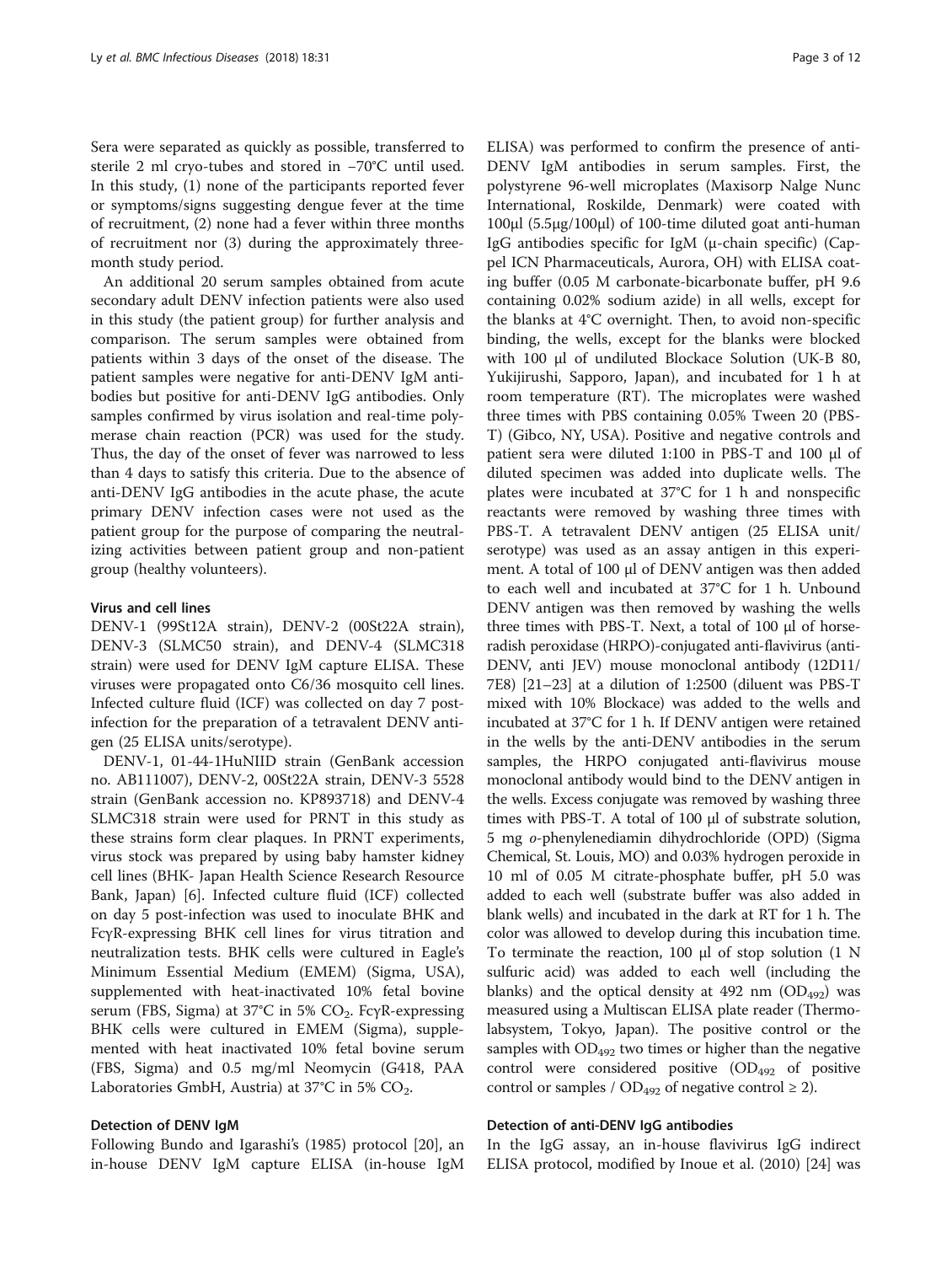used to measure DENV IgG titer. In the modified protocol, instead of DENV antigen, a total of 100 μl of purified Japanese encephalitis virus (JEV) antigen (JEV ML-17 strain; 250 ng per well in ELISA coating buffer) was used to coat the 96-well microplates (Maxisorp Nunc, Denmark) with the exception of the blanks at 4°C overnight. To avoid non-specific binding, the wells (except for the blanks) were blocked with 100 μl of undiluted Blockace and incubated for 1 h at RT. The microplates were then washed three times with PBS-T. To each well, 100 μl of serum samples at a 1:1000 dilution in PBS-T + 10% Blockace was added and incubated for 1 h at 37°C. Standard serum containing antibodies against the test antigen and the serum from the nondisease population were added on each plate for positive and negative controls, respectively. The microplates were wash three times with PBS-T. Next, 100 μl of goat anti-human IgG antibodies conjugated to horseradish peroxidase (HRPO) (American Qualex, San Clemente, CA), at a 1:25,000 dilution in PBS-T +  $10\%$  Blockace were added to each well and the plates were incubated for 1 h at 37°C. The microplates were again washed three times with PBS-T and 100 μl of OPD substrate solution was added to each well (substrate buffer was also added in the blank wells). The microplates were incubated in the dark at RT for 30 mins and 100 μl of stop solution was finally added to each well (including the blanks) to terminate the reaction. A standard curve was generated by using the  $OD_{492}$  values of 2-fold diluted dengue positive control serum from a 1:1000 dilution to  $1:2^{14}$ , in PBS-T + 10% Blockace. The IgG titers of the patient sera were determined by the positive standard curve. A sample titer equal to, or greater than, 1:3000 (cut-off value of positive IgG was at  $1:1000 + 3$ standard deviations) was considered IgG-positive for dengue virus [[24\]](#page-11-0). To confirm that the IgG antibody detected was not confounded by the cross-reactivity to JEV, all the results obtained by the in-house flavivirus IgG indirect ELISA described above were investigated again by a commercial anti-DENV IgG kit (Dengue IgG indirect Elisa, Pan Bio, Inverness, Australia) according to the manufacturer's instructions.

# Infection assay

Serum samples that were seropositive with both inhouse flavivirus IgG indirect ELISA and Dengue IgG indirect Elisa (Pan Bio, Inverness, Australia) were checked for the presence of neutralizing antibodies to specific DENV serotypes using plaque reduction neutralization test (PRNT). The samples were serially diluted 2-fold from 1:10 to 1:2560 in EMEM/2% FBS. The serum samples were heat-inactivated at 56°C for 30 min before use. As the amount of serum sample was limited, two replicates were tested for each of the serum samples to four DENV serotypes. A total of 25 μl of virus mixture containing 35-50 plaque-forming units (35-50 PFU/25μl or  $1400-2000$  PFU/ml) and  $25 \mu l$  of the diluted serum samples were mixed to allow virus-antibody neutralization reaction. After 1 h incubation at 37°C, 50 μl of the mixture were inoculated onto BHK cell (FcγR-negative BHK) and FcγR-expressing BHK cell monolayers in 24-well plates and incubated for 60 min at 37°C in 5%  $CO<sub>2</sub>$  then overlaid with 1 ml of EMEM (Nissui Pharmaceutical, Japan) containing 2% FBS and 1% methylcellulose (Wako Pure Chemical Industries, Japan). The plates were incubated at  $37^{\circ}$ C in 5% CO<sub>2</sub> for 5-7 days until plaque formation was confirmed by the naked eye. The cells were then fixed with 4% paraformaldehyde phosphate buffer solution (Wako, Osaka, Japan) for 30 min at RT and then stained with 1.25% crystal violet (Wako, Osaka, Japan). The number of plaque was counted again by naked eye.  $PRNT_{50}$  end points were calculated using the reciprocal of the final serum dilution showing a 50% or greater reduction in plaque counts in wells compared to the number of plaque from the negative control wells with no antibodies. Positive PRNT samples were defined as having a neutralizing titer of 10 or above to any of the viruses tested (PRNT<sub>50</sub> ≥ 10 or  $Log_2$  (PRNT<sub>50</sub>) ≥3.32) [\[25\]](#page-11-0). PRNT assay using JEV was also performed in order to confirm the seropositive samples were truly DENV infection. Neutralization antibodies (N.A) against JEV from the sero-positive samples were much lower compared to N.A against DENV.

In the infection-enhancement assay, serum samples were diluted with EMEM/2% FBS. A total of 25 μl of DENV containing 35-50 plaque-forming units (35-50 PFU/25μl or 1400-2000 PFU/ml) were mixed with 25 μl of 1:20 diluted serum samples (a 1:20 dilution was used instead of a 1:10 dilution due to insufficient amount serum samples from the second sampling). The presence of ADE activity was determined by using plaque assay on FcγR-expressing BHK, which was similar to the method for the neutralizing assay. Positive infectionenhancement (measured as fold-enhancement) was defined as fold-enhancement values greater than the cut-off value plus 2 times standard deviation (cut-off value = mean plaque count at a 1:20 serum dilution on FcγR-expressing BHK)/(mean plaque count in the absence of human samples on FcγR-expressing BHK cells).

# Data analysis

In this study, all data from  $\text{PRNT}_{50}$  result was transformed to base-2 logarithm for analysis. In descriptive analyses, numbers and percentages were used for categorical variables. Mean and standard deviation (SD); median and interquartile range (IQR) were used for continuous variables. Odds ratio (OR) and the 95% confidence interval (95% C.I) were estimated to indicate the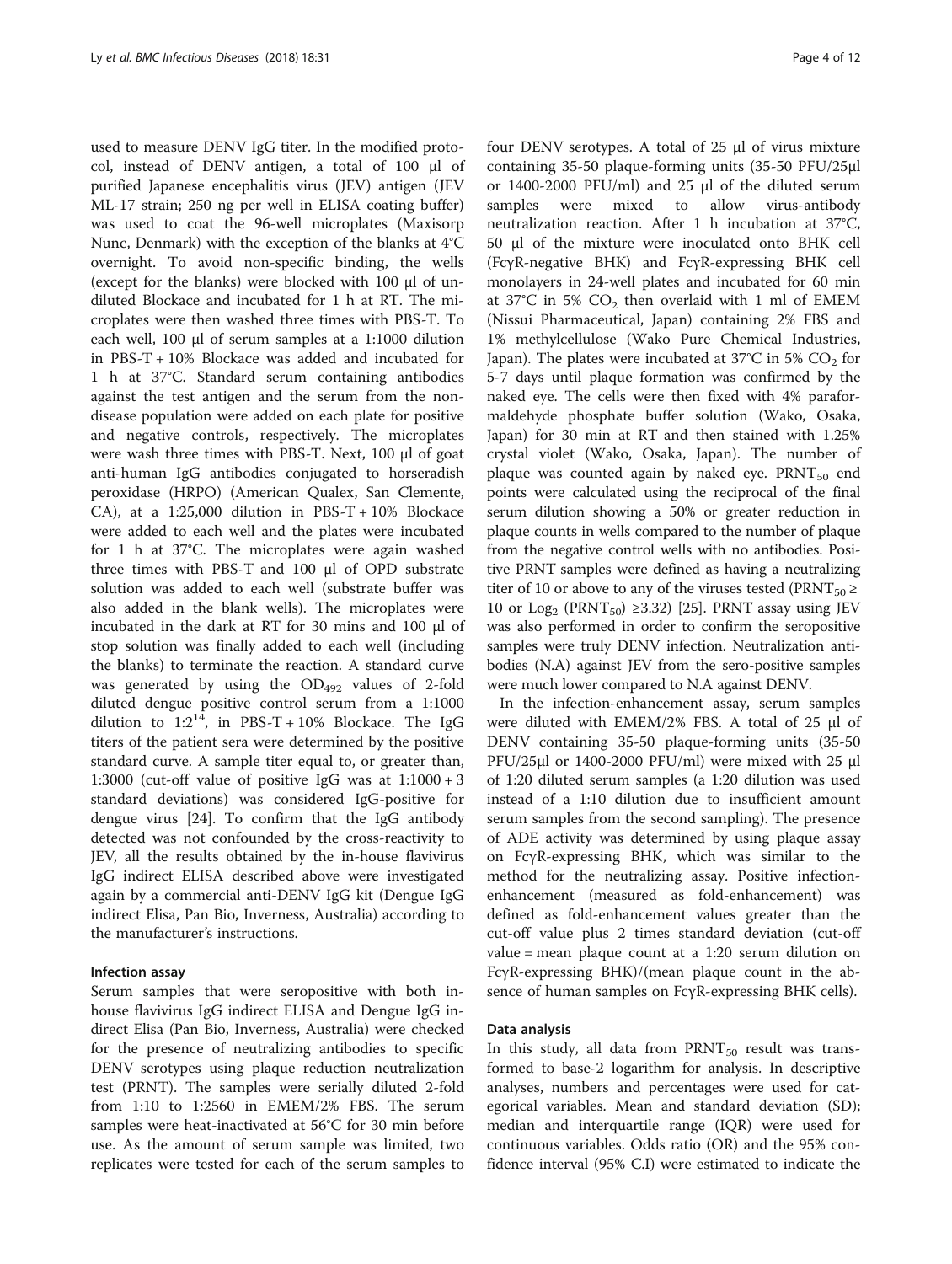<span id="page-4-0"></span>probability of DENV infection for each group. For comparison in specific groups, chi-squared test, Fisher's exact test, Wilcoxon rank-sum (Mann-Whitney) test and t-test was used appropriately. Statistical tests were performed with Stata 14.1 (StataCorp LP, College Station, Texas 77,845 USA) and GraphPad Prism version 7.0a (GraphPad software, La Jolla California USA) with 5% level of significance and two-tailed  $p$  values.

# Results

# Demographic data

Among the residents, 74% (74/100) were found in the age group of 20-30 years, 22% (22/100) were 30-40 years and 4% (4/100) were more than 40 years old respectively (Table 1). Of these, 27 (27%) were male and 73 (73%) were female (Table 1). The mean age of the subjects was 28.06 years with the youngest and the oldest age being 21 and 52 respectively (Table [2\)](#page-5-0).

# Anti-DENV IgM and IgG antibody levels of the study population before and after the dengue season

All participants were screened for the presence of DENV IgM, and IgG antibody levels before and after the dengue season to determine possible exposure to DENV. Prior to the dengue season, out of 100 serum samples, 34 (34%) individuals had DENV IgG indicating past DENV infection. In the group of 34 individuals, 11

(32.35%) were male and 23 (67.65%) were female. The number of samples showing positive for DENV IgG was highest (20/34, 58.82%) in the age group 20-30 years old (Table 1). At the end of the season, of 100 serum samples collected from the same population, 52 (52%) samples showed positive for DENV IgG antibodies, in which 19 (36.54%), 33 (63.64%) were male and female respectively. Again, residents in the 20-30 year-old range were the most affected population as the percentage of individuals having DENV IgG was highest compared to other age groups (Table 1). Out of 52 individuals who were positive for DENV IgG antibodies, DENV antibody levels increased in 34 participants (who were originally IgG seropositive) after the dengue season. The remaining 18 individuals only seroconverted after the dengue season and were considered as new asymptomatic DENV infection cases (Table 1). In addition, DENV IgG titers of the post-exposure residents was significantly higher than that of pre-exposure residents ( $p =$ 0.01) (Table [2\)](#page-5-0). Among the 34 individuals with past DENV infection, DENV IgG titers after the dengue season was also substantially higher than that of before the season ( $p = 0.015$ , data not shown).

An in-house DENV IgM capture ELISA test revealed that 6% (6 out of 100) of the samples were positive before the dengue season (Table 1). At the end of the dengue season, 18% (18 out of 100) of samples were

| Variable              |           | Total (n)      | DENV IgG positive <sup>a</sup> N (%) | Crude OR | 95% C.I        | $p$ -value |
|-----------------------|-----------|----------------|--------------------------------------|----------|----------------|------------|
| Before dengue season  |           | 100            | 34 $\textdegree$ (34.00)             |          |                |            |
| Age group (years)     | $20 - 30$ | 74             | 20 (58.82)                           | 1.00     |                | 0.05       |
|                       | $30 - 40$ | 22             | 12 (35.29)                           | 3.24     | $1.21 - 8.66$  |            |
|                       | $\geq 40$ | $\overline{4}$ | 2(5.88)                              | 2.70     | $0.35 - 20.48$ |            |
| Gender                | Male      | 27             | 11 (32.35)                           | 1.00     |                |            |
|                       | Female    | 73             | 23 (67.65)                           | 0.67     | $0.27 - 1.68$  | 0.39       |
| DENV IgM <sup>b</sup> | Negative  | 94             | $34^{\circ}$ (100.00)                |          |                |            |
|                       | Positive  | 6              | 0(00.00)                             |          |                |            |
| After dengue season   |           | 100            | 52 $d$ (52.00)                       |          |                |            |
| Age group (years)     | $20 - 30$ | 74             | 35 (67.31)                           | 1.00     |                | 0.25       |
|                       | $30 - 40$ | 22             | 14 (26.92)                           | 1.95     | $0.73 - 5.20$  |            |
|                       | $\geq 40$ | $\overline{4}$ | 3(5.77)                              | 3.34     | $0.33 - 33.63$ |            |
| Gender                | Male      | 27             | 19 (36.54)                           | 1.00     |                | 0.02       |
|                       | Female    | 73             | 33 (63.46)                           | 0.34     | $0.13 - 0.92$  |            |
| DENV IgM <sup>b</sup> | Negative  | 82             | 40 (76.92)                           | 1.00     |                |            |
|                       | Positive  | 18             | 12 (23.08)                           | 2.10     | $0.71 - 6.23$  | 0.17       |

Crude OR Crude odds ratio, 95% C.I 95% confidence interval<br><sup>a</sup> DENV IgG result was as determined by using in-house DENV IgG Elisa and DENV IgG indirect Elisa (Panbio)

<sup>b</sup> DENV IgM result was determined by using an in-house DENV IgM Elisa test

 $c$  These 34 individuals were considered as asymptomatic secondary infection (S.I) cases

<sup>d</sup> Out of 52 individuals, 34 had DENV IgG before the dengue season and continue to have elevated DENV IgG after the dengue season, the remain 18 had only DENV IgG after the dengue season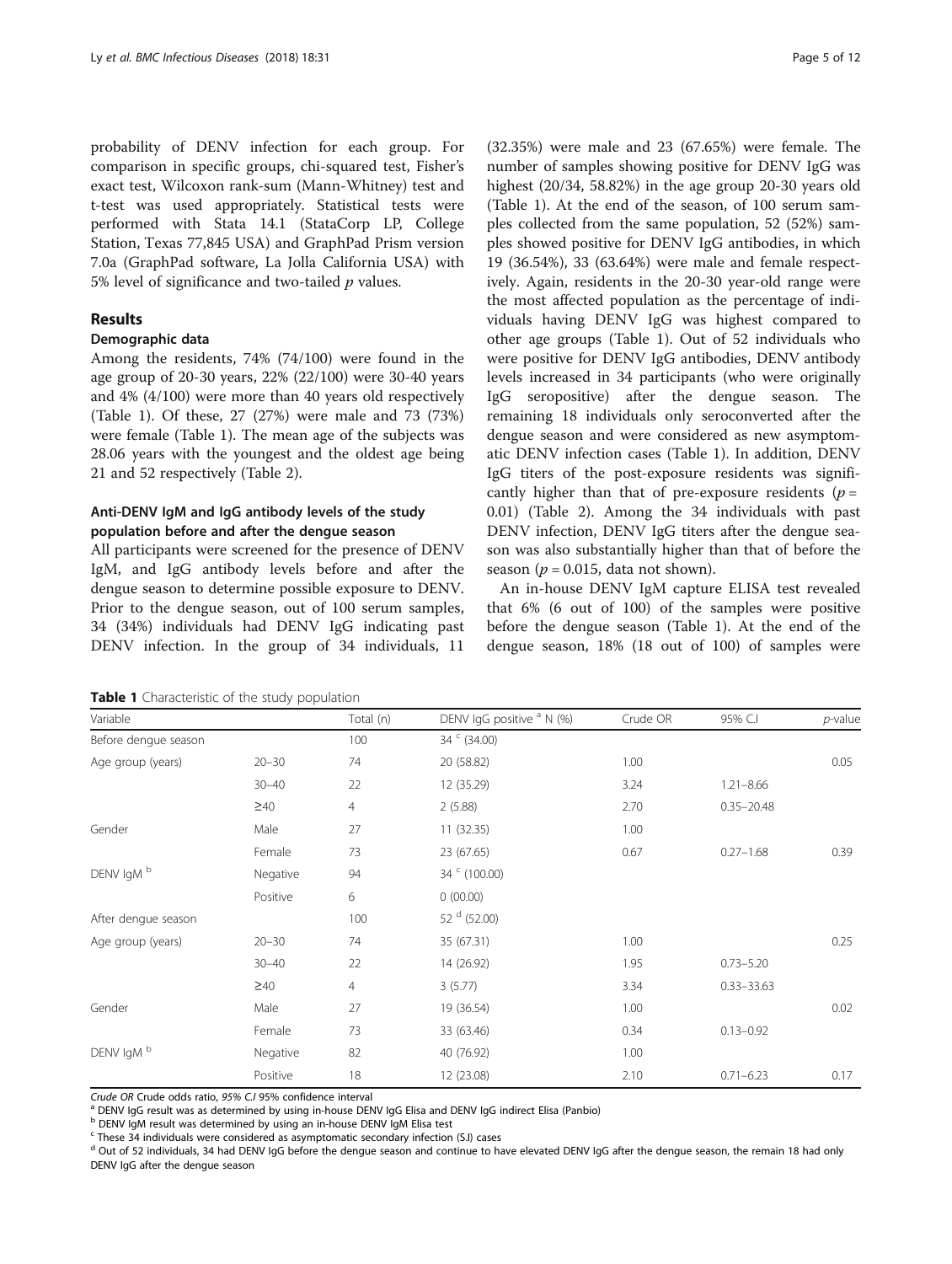<span id="page-5-0"></span>Table 2 Comparison of DENV IgG titer in 100 individuals before and after the dengue season

| Variable       |        | Mean          | t-value | S.D      | 95% C.I          | $P$ -value |
|----------------|--------|---------------|---------|----------|------------------|------------|
| Age            |        | 28.06 (21-52) |         | 5.41     |                  |            |
| IgG titer pre  | M (27) | 6149.93       |         | 10190.48 | 2118.71-10181.15 |            |
|                | F(73)  | 4679.02       |         | 9138.45  | 2546.86-6811.18  |            |
|                | t-test |               | 0.69    |          |                  | 0.49       |
| IgG titer post | M (27) | 13455.84      |         | 23757.02 | 4057.88-22853.80 |            |
|                | F(73)  | 7187.98       |         | 13360.80 | 4070.68-10305.29 |            |
|                | t-test |               | 1.66    |          |                  | 0.10       |
| IgG titer pre  |        | 5076.17       |         | 9404.20  | 3210.17-6942.17  |            |
| IgG titer post |        | 8880.30       |         | 16907.77 | 5525.44-12235.17 |            |
|                | t-test |               | 2.53    |          |                  | 0.01       |

IgG titer pre: IgG titer from 100 healthy individuals before exposure to the dengue season

IgG titer post: IgG titer from 100 healthy individuals after exposure to the dengue season

S.D Standard deviation

DENV IgM positive. Of these, 6 samples were positive for DENV IgM only and 12 samples were positive for both DENV IgM and IgG antibodies (Table [1](#page-4-0)).

# Levels of neutralizing and infection-enhancing antibodies before and after the dengue season

Before the dengue season occurred, neutralizing antibodies (PRNT<sub>50</sub>  $\geq$  10) were detected in 44.23% for DENV-1, 38.46% for DENV-2, 19.23% for DENV-3 and 1.92% for DENV-4 of the population respectively. After the dengue season, although the proportion of individuals having neutralizing antibodies for DENV-3 slightly decreased (15.38%), percentages of the population that demonstrated neutralizing antibodies to each of the DENV serotypes were higher at 76.92, 75 and 9.62% for DENV-1, DENV-2, and DENV-4, respectively (Fig. 1a). Furthermore, most of the serum samples showed higher proportions of not only monotypic antibody responses, but also heterotypic antibody responses after the dengue season. Percentage of the population having positive responses against single, two and more than three DENV serotypes after the dengue season were 38.46, 44.23 and 15.38% respectively (Fig. 1b).

Prior to the dengue season, out of 100 serum samples, 34 individuals had dengue IgG indicating past DENV infection. At the end of the dengue season, 52 of 100 samples were determined to have dengue IgG, in which 34 participants who were original seropositive before exposure to the season demonstrated further increase in the level of dengue IgG titers after the dengue season. The remaining 18 seroconverted individuals after the dengue season were considered as new asymptomatic DENV infection cases (Table [1](#page-4-0)). Two further analyses of DENV neutralizing antibody profiles will compare: (1) the 34 individuals who had past DENV infections before exposure to the dengue season in 2015 (pre-dengue season group) to the patient group, and (2) the 18 new asymptomatic DENV infection cases (post-dengue season group) to the same patient group.

# Neutralizing and infection-enhancing activities of the 34 individuals with elevated anti-DENV IgG levels after dengue season

DENV neutralizing antibody titers (N.A titers) of 68 serum samples obtained from 34 individuals (34 paired serum samples) with elevated levels of dengue IgG were examined using BHK (FcγR negative BHK) and FcγRexpressing BHK cell lines. For the purpose of analysis, the means of the N.A titers to specific DENV serotype described below were the absolute mean of  $Log<sub>2</sub>$  (N.A

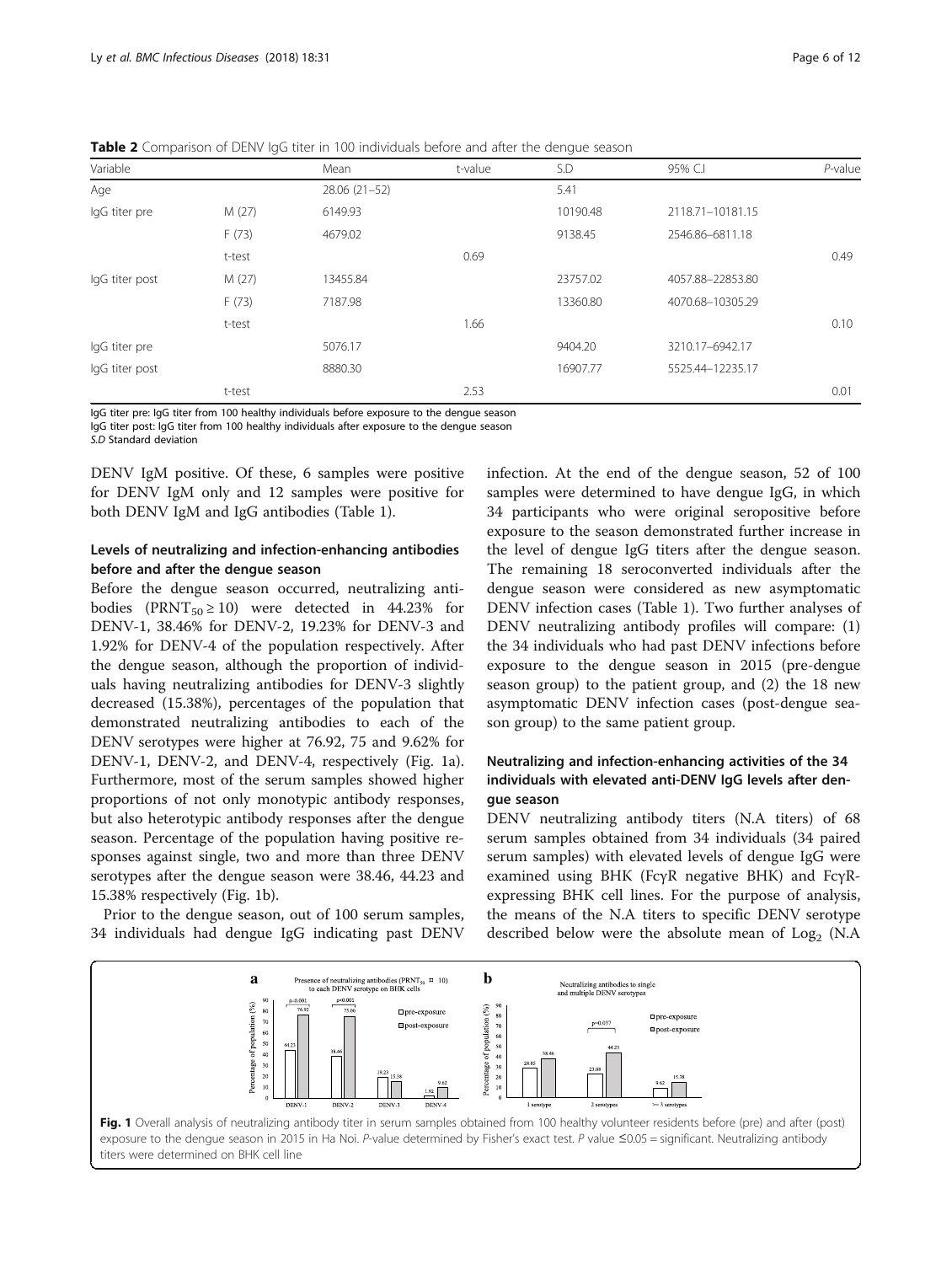titers). The means of N.A titers on BHK cells and FcγRexpressing BHK cells from serum samples in the pre-dengue season group (labeled as Non patient 1 in Additional file [1:](#page-10-0) Figures S1A, S1B) were  $4.59 \pm 0.37$  and 3.41  $\pm$  0.29 for DENV-1; 4.29  $\pm$  0.33 and 3.2  $\pm$  0.23 for DENV-2; 3.06 ± 0.23 and 2.5 ± 0.11 for DENV-3; 2.35 ± 0.03 and  $2.32 \pm 0$  for DENV-4. The means of N.A titers as determined by BHK and FcγR-expressing BHK cells from serum samples after the dengue season (labeled as Non patient 2 in Additional file [1:](#page-10-0) Figures S1A, S1B) were 4.76 ± 0.34 and 3.65 ± 0.3 for DENV-1; 4.79 ± 0.32 and 3.26 ± 0.24 for DENV-2; 2.97 ± 0.28 and 2.65 ± 0.17 for DENV-3;  $2.53 \pm 0.1$  and  $2.32 \pm 0$  for DENV-4. In contrast, the means of N.A titers as determined by BHK cells and FcγR-expressing BHK cells using serum samples from dengue patients (labeled as Patient in Additional file [1:](#page-10-0) Figures S1A, S1B) were 4.47 ± 0.36 and  $3.17 \pm 0.35$  for DENV-1;  $4.67 \pm 0.2$  and  $3.12 \pm 0.22$  for DENV-2;  $3.22 \pm 0.31$  and  $2.67 \pm 0.21$  for DENV-3;  $2.62 \pm$ 0.15 and  $2.32 \pm 0$  for DENV-4. Overall, regardless the origin of the serum samples (either from Non-patient groups or Patient group) N.A. titers to specific DENV serotype determined by BHK cells were higher than those determined by FcγR-expressing BHK cells (Additional file [1](#page-10-0): Figure S1), and in some serum samples, neutralizing antibodies were not detected when FcγR-expressing BHK cells were used as assay cells (Additional file [2](#page-10-0): Table S1).

We then compared the levels of neutralizing antibody (N.A) titers to each serotype in individuals with homotypic and heterotypic antibody responses. In homotypic antibody responses (N.A reacted to one/single DENV serotype, Fig. 2a), the means of N.A titers for predengue season group (Non patient 1) and post-dengue season group (Non patient 2) were  $3.52 \pm 0.51$  and  $4.05$  $\pm$  0.6 for DENV-1, 2.86  $\pm$  0.26 and 3.78  $\pm$  0.61 for DENV-2 ( $p = 0.015$ ),  $2.98 \pm 0.32$  and  $2.32 \pm 0$  for DENV-3, 2.32  $\pm$  0.31 and 2.32  $\pm$  0.31 for DENV-4. In the patient group, although serum samples were collected at the acute phase, none of them demonstrated reactivity against a single serotype (Fig. 2a). Heterotypic antibody responses were found in all subsets (Fig. 2b, c). The means of N.A titers were high in the group with multitypic antibody responses: Non-patient 1 group was  $6.52 \pm 0.86$  for DENV-1;  $6.52 \pm 0.347$  for DENV-2;  $5.12 \pm 0.66$  for DENV-3;  $2.32 \pm 0$  for DENV-4. In contrast the means of N.A titers of serum samples in the patient group were  $4.54 \pm 0.69$  for DENV-1;  $5.1 \pm 0.28$  for DENV-2;  $4.32 \pm$ 0.47 for DENV-3;  $3.32 \pm 0.47$  for DENV-4 (Fig. 2c). The mean of N.A titer for DENV-2 in pre-dengue season group (Non patient 1) was significantly higher than that of the patient group ( $p = 0.01$ , Fig. 2c).

DENV enhancement activity was also determined by using FcγR-expressing BHK cells (Fig. [3](#page-7-0)). In the pre-dengue season group (Non patient 1 group), fold-enhancement to



DENV IgG positive before the dengue season and demonstrated elevated DENV IgG after the season versus patient group. Neutralizing activity was determined by PRNT<sub>50</sub> on BHK cells. Positive PRNT samples were defined as having a neutralizing titer ≥10 or Log<sub>2</sub>(PRNT<sub>50</sub>) ≥3.32 to any of the virus test (above dotted line). Non patient 1 = pre-dengue season group; Non patient 2 = post-dengue season group; Patient = confirmed DENV infected patient group. P-value was determined by t-test. P value ≤0.05 = significant. Comparison was performed between pre-dengue season group (Non patient 1) vs. patient group. The results were represented as means of Log<sub>2</sub>(N.A titers) ± standard deviation (Mean ± SD)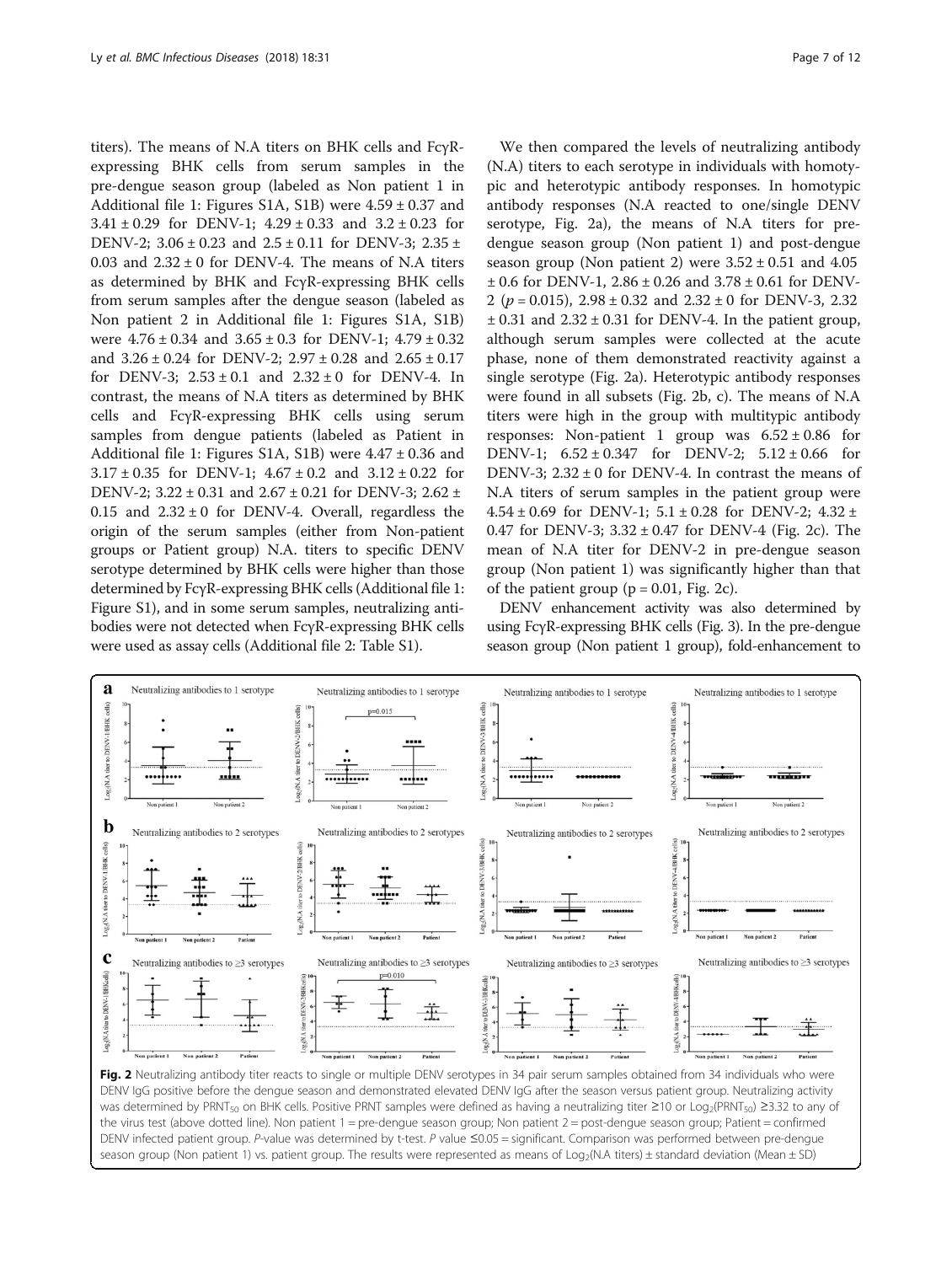<span id="page-7-0"></span>DENV-1 in samples with neutralizing activity against DENV-1 (N.A titers  $\geq 10$ ) was  $0.66 \pm 1.03$  (Median  $\pm$  IQR). In contrast, the DENV-1 fold-enhancement activity of those samples with no neutralizing antibody to DENV-1 (N.A titers <10) was  $1.1 \pm 0.22$  ( $p = 0.004$ ). Similarly, foldenhancement to DENV-2 in samples with DENV-2 N.A titers  $\geq$ 10 was 0.42 ± 1.04, and with DENV-2 N.A titers <10 was  $1.1 \pm 0.29$  ( $p = 0.009$ ). Fold enhancement to DENV-3 of serum samples with DENV-3 N.A titers  $\geq$ 10 was 1.18 ± 0.65, while with DENV-3 N.A titers  $\langle 10 \text{ was } 1.43 \pm 0.51$ , and fold enhancement to DENV-4 of serum samples with DENV-4 N.A titers  $\geq 10$  was  $0.8 \pm 0$ , while DENV-4 N.A titers  $\langle 10 \rangle$  was  $1.67 \pm 1.17$ . Among the patient group, all serum samples had N.A (N.A titers ≥10) to DENV-1 and DENV-2; fold enhancement to DENV-3 of serum samples with DENV-3 N.A  $\geq$  10 was 1.24  $\pm$  1.32 while DENV-3 N.A  $(10 \text{ was } 1.73 \pm 1.03)$  ( $p = 0.03$ ); fold enhancement to DENV-4 of serum samples with DENV-4 N.A  $\geq$  10 was 1.34  $\pm$  0.03, while DENV-4 N.A < 10 was 1.22  $\pm$  0.13. The results indicated that among healthy volunteers (Non patient 1 and Non patient 2 groups), serum samples with high levels of neutralizing antibody against DENV-1 or DENV-2 demonstrated lower levels of infection-enhancing activity (Fig. 3a, b).

# DENV-neutralizing antibody profiles and DENV infectionenhancement activity in possible DENV infection in pre-dengue season residents versus the acute secondary DENV infection patient group

In the group of individuals with elevated levels of DENV IgG  $(N = 34)$ , before exposure to the dengue season, possible past DENV infection to specific serotype was determined based on the PRNT $_{50}$  results (Additional file [2](#page-10-0): Table S2). N.A titer to DENV-2 in serum samples of pre-dengue season group (Non patient 1) with possible prior exposure to DENV-2 was  $6.32 \pm 3$  (median  $\pm$  IQR), while N.A titer to DENV-2 in serum samples of the patient group (labeled as Patient) with infecting serotype DENV-2 was  $4.32 \pm 1$  ( $p = 0.03$ ) (Fig. [4a](#page-8-0)). N.A titer to DENV-3 in serum samples of the pre-dengue season group with prior exposure to DENV-3 was  $4.32 \pm 2$ , while N.A titer to DENV-3 in serum samples of the patient group with infecting serotype DENV-3 was 2.32  $\pm 0$  ( $p = 0.02$ ) (Fig. [4b\)](#page-8-0). Serum samples of the pre-dengue season group with prior exposure to DENV-2 demonstrated fold-enhancement of  $0.29 \pm 0.78$  (median  $\pm$  IQR). In contrast, the patient group with DENV-2 infecting serotype demonstrated fold-enhancement of  $0.77 \pm 0.2$  $(p = 0.057)$  (Fig. [4c\)](#page-8-0). Similarly, serum samples of the pre-



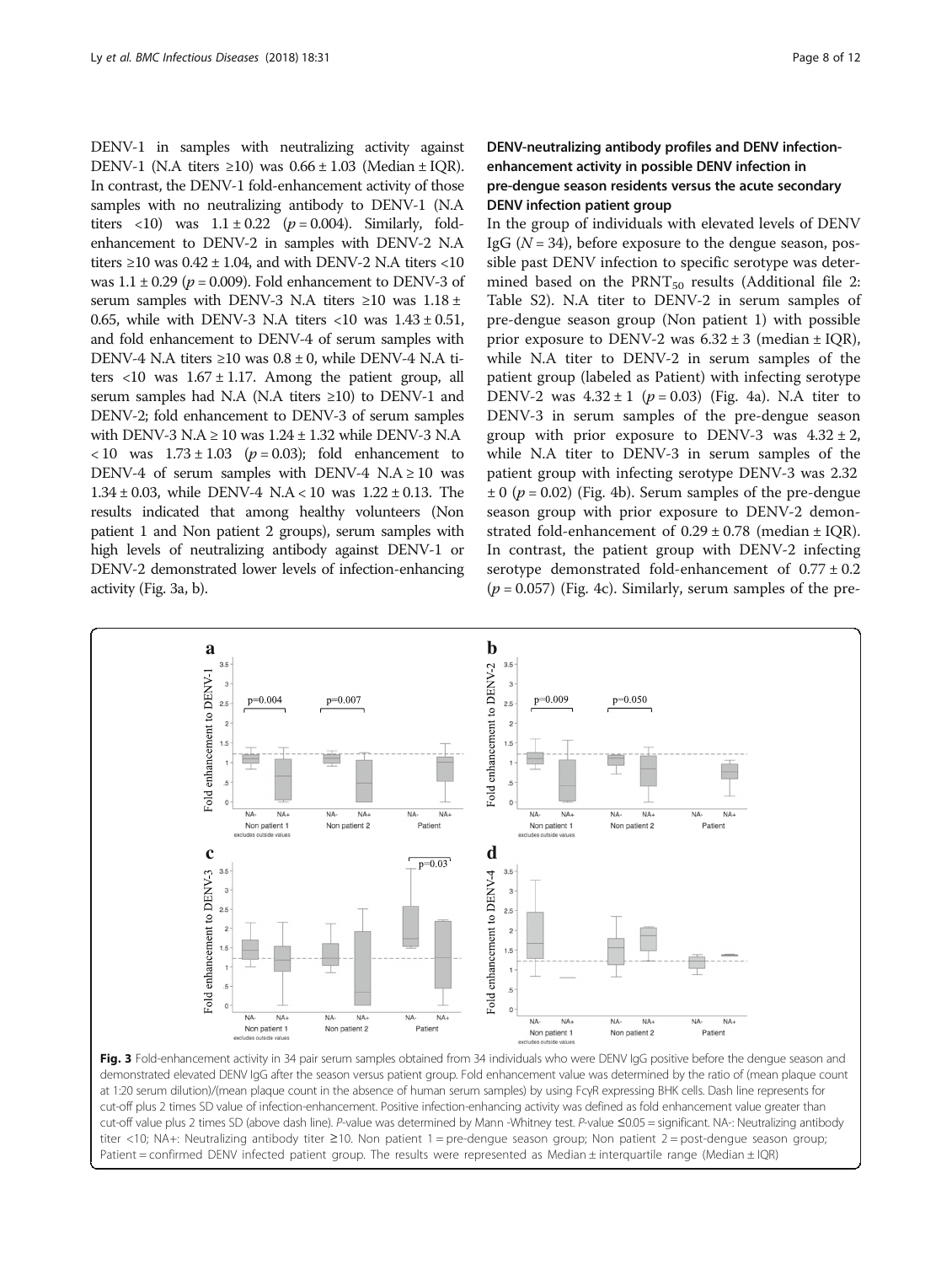<span id="page-8-0"></span>dengue season group with prior DENV-3 exposure demonstrated fold-enhancement of  $1.1 \pm 1.5$  to DENV-3. In contrast, the patient group with DENV-3 infecting serotype demonstrated DENV-3 fold-enhancement of  $2.2 \pm 1.16$  (p = 0.03) (Fig. 4d). Concurring with the results of previous studies [[6\]](#page-11-0), while neutralizing antibodies were detected to infecting serotypes in 12 (12/20, 60%) samples using BHK cells (PRNT<sub>50</sub> = 10 – 40), only 2 samples (2/20, 10%, coded as 133 and 355) demonstrated low levels of neutralizing activity ( $\text{PRNT}_{50} = 10$ ) using FcγR-expressing cells (Additional file [2](#page-10-0): Table S2, section B-Acute secondary DENV infection patients, the patients with underlined N.A).

Neutralizing and infection-enhancing activities from 18 new asymptomatic DENV infection cases (post-dengue season) versus confirmed DENV infection patient group are summarized in Additional file [2:](#page-10-0) Table S4, Additional file [1](#page-10-0): Figures S2 and S3. At the end of the dengue season, at the time of getting the second serum samples for post-dengue season evaluation, all residents in this study were completely asymptomatic. Of 18 DENV new asymptomatic DENV infection cases (labeled as Non patient group in Additional file [1](#page-10-0): Figures S2,

S3), neutralizing antibodies for DENV-1 and DENV-2 were detected in BHK cells although the N.A titers were not as high as those of the patient group (Additional file [1](#page-10-0): Figure S2A, Additional file [2](#page-10-0): Table S4). Fold enhancement of these individuals with and without neutralizing antibody responses were also examined to determine the enhancing activity to four DENV serotypes (Additional file [1](#page-10-0): Figure S3). Although the differences were not significant, some participants who had negative immune response (N.A  $(-)$  or PRNT<sub>50</sub> < 10) demonstrated a tendency to have a higher level of fold enhancement than those samples that demonstrated neutralizing activity (N.A (+) or  $PRNT_{50} \ge 10$ ) to some specific DENV serotypes (Additional file [1](#page-10-0): Figure S3, section A, C for Non patient group). Neutralizing antibody responses from participants having DENV IgM before and after the dengue season in this study were presented in Additional file [3:](#page-10-0) Table S5.

# **Discussion**

DENV is a major public health issue in Viet Nam and many parts of the world. DENV infections are reported



Patient = serum samples from patient group with infecting serotype of DENV3 (virology confirm). Fold enhancement value was determined by the ratio of (mean plaque count at 1:20 serum dilution)/(mean plaque count in the absence of human serum samples) by using FcγR-expressing BHK cells. Dash line represents for cut-off plus 2 times SD value of infection-enhancement. Positive infection-enhancing activity was defined as fold enhancement value greater than cut-off value plus 2 times SD (above dash line). P-value was determined by Mann-Whitney test. P-value ≤0.05 = significant. The results were represented as Median ± interquartile range (Median ± IQR)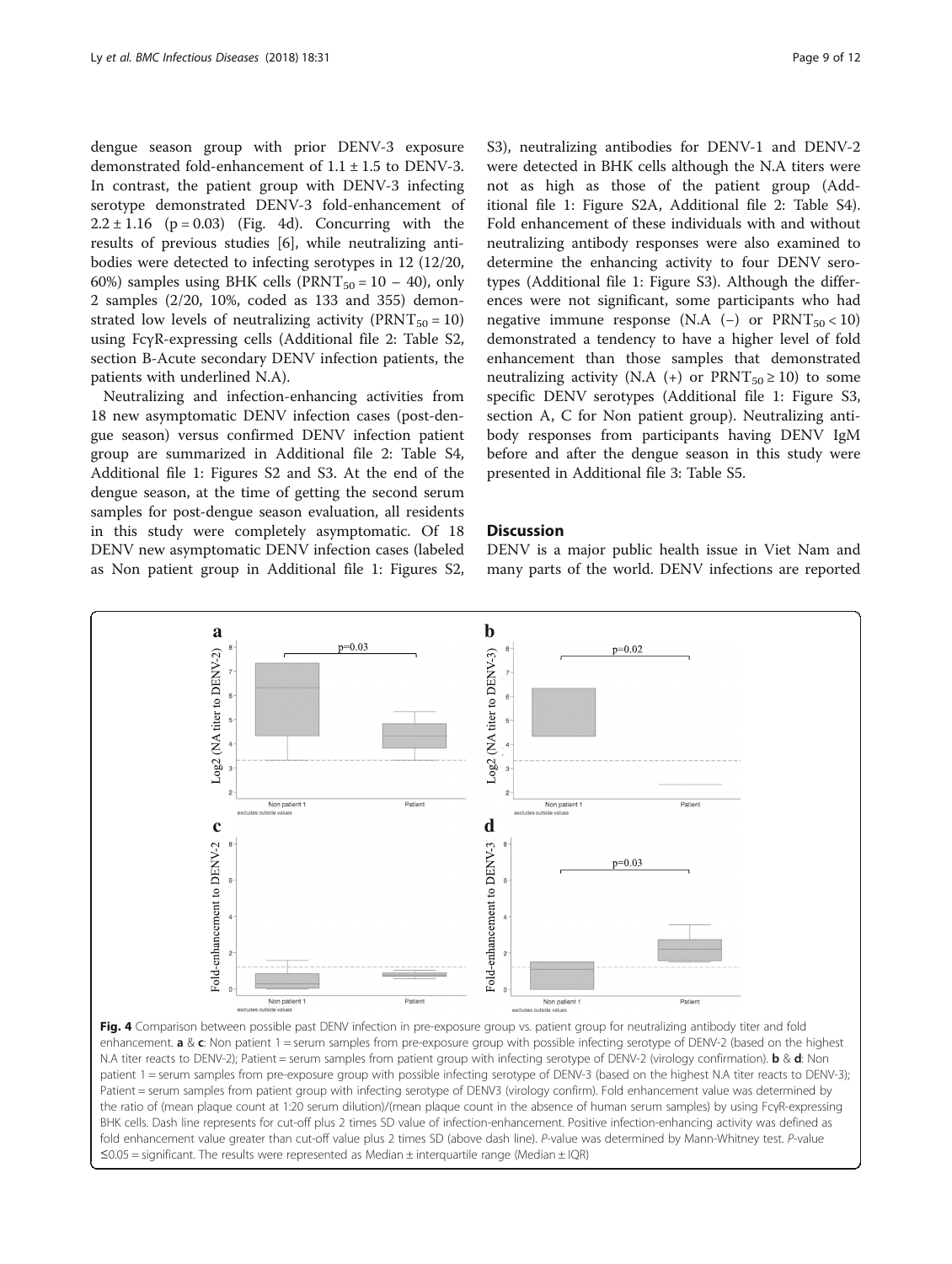cases, thus passive surveillance through case notification does not faithfully reflect the true dengue situation in a population because medical care is not sought for either mild-moderate or asymptomatic cases. Sero-prevalence, therefore could shed light on true dengue infections in the population. In this study, 34% (34/100) of seropositive individuals were found to have possible DENV exposure before the dengue season, although they did not have any symptoms/signs suggesting dengue fever within the three months before recruitment nor during the study period. After the dengue season, the IgG prevalence was elevated to 52% (52/100). These results indicated the high probability of individuals unaware of themselves getting DENV infection in this dengue endemic area. Furthermore, these results point out the importance of having a comprehensive assessment for asymptomatic cases in a population as they account for three-quarters of the dengue infections and are a major part of dengue burden [[2, 26](#page-11-0)–[28](#page-11-0)].

The prevalence of dengue IgG antibodies was the highest among residents aged 20-30 regardless of pre or post-exposure to the dengue season. Our finding was in agreement with Ghazi A [\[29\]](#page-11-0) and Le Van Tuan [\[30](#page-11-0)] that this age group was the target population for dengue infection in adults. The dengue season impacted Ha Noi residents as post-dengue IgG titers were significantly higher than pre-dengue IgG titers in the whole study population ( $p = 0.01$ ) (Table [2\)](#page-5-0) as well as in the group of 34 individuals with elevated DENV IgG ( $p = 0.015$ , data not shown), although none of them was symptomatic.

In this study, our data is unique as it compares the levels of neutralizing antibody in the presence and the absence of FcγR on BHK cells. Neutralizing antibodies against four DENV serotypes were detected on BHK cells whether the residents were exposed or not to the dengue season during the study period (Additional file [2](#page-10-0): Tables S1 & S4, Additional file [1](#page-10-0): Figures S1 & S2). The percentages of the population having neutralizing antibodies reacting to DENV-1 and DENV-2 were substantial higher than other serotypes, particular for post-dengue season (Fig. [1a](#page-5-0)). The results indicate that these DENV serotypes were the predominant serotypes responsible for dengue season in Ha Noi in 2014 and 2015. These observations were in agreement with the sero-epidemiological data indicating that while all four DENV serotypes have been found co-circulating in Viet Nam, the dominant serotypes in the dengue season in 2014 and 2015 in Ha Noi were mainly driven by DENV-1 and DENV-2 [\[31\]](#page-11-0). In spite of having no symptoms, the study participants may represent the population in which some had protective immunity prior to the dengue season. Regarding the patient group, none of them was infected with DENV-1 (Additional file [2](#page-10-0): Table S2, section B-Acute secondary DENV infection patients).

Four DENV serotypes co-circulates in Viet Nam during the dengue season. Epidemiological data indicated that DENV-1 and -2 serotypes were the predominant circulating serotypes in 2014-2015. It is likely that while most of the dengue cases in Ha Noi were caused by DENV-1 and DENV-2, the probability of exposure to DENV-3 or DENV-4 was possible but lower as compared to that of DENV-1 and DENV-2. In the patient group, samples from patients who demonstrated symptoms ≤3 days after the onset of disease, positive for virus isolation and RT-PCR, as well as matching demographic characteristics were chosen. As such, only 20 DENV infection cases qualified to be in the patient group during the study period, leading to the difference in the DENV serotype proportion.

PRNT is a measurement of an antibody's ability to inhibit infection either by blocking virus entry or preventing virus uncoating [[32, 33\]](#page-11-0). The present study found that PRNT performed on BHK cells (also known as FcγR-negative BHK or non-FcγR BHK cells) showed higher neutralizing antibodies (N.A) titers than those on FcγR-expressing BHK cells (Additional file [1:](#page-10-0) Figures S1 & S2) and in some samples, N.A titers were only detected on FcγR-expressing BHK cells (Additional file [2](#page-10-0): Tables S1 & S4). Generally, Vero cells and BHK cells are used as assay cells for conventional PRNT. However, these cells do not express the FcγR. Thus, in the absence of FcγR, conventional PRNT exclusively detects neutralizing activity of an antibody, but not the infectionenhancement activity. Because the primary targets of DENV infection are FcγR-bearing monocytes and macrophages [\[34](#page-11-0), [35](#page-11-0)], FcγR-expressing BHK cells could better reflect the biological properties of an antibody [\[6](#page-11-0)]. Although monocyte-lineage cells have been useful in determining infection-enhancement activity, the FcγRexpressing cells offer a platform in determining and comparing neutralizing activity in the presence or absence of the receptor. In DENV infection, it is generally accepted that individuals with heterotypic secondary DENV infection have higher risk of developing severe dengue compared to primary infection. During secondary infection, weakly neutralizing antibodies from the first infection bind to the second serotype and enhance infection of FcγR bearing myeloid cells such as monocytes and macrophages, in a phenomenon known as antibody-dependent enhancement (ADE) [[8, 36](#page-11-0)–[38](#page-11-0)]. It is known that the levels of neutralizing antibody titers are inversely associated with the infection-enhancement activities. Given that neutralizing antibodies play a central role in disease protection and in defining disease outcome, determination of the balance of the neutralizing and infection-enhancement activity in non-patients would be key to understanding the biological relevance of sub-neutralizing ADE antibodies.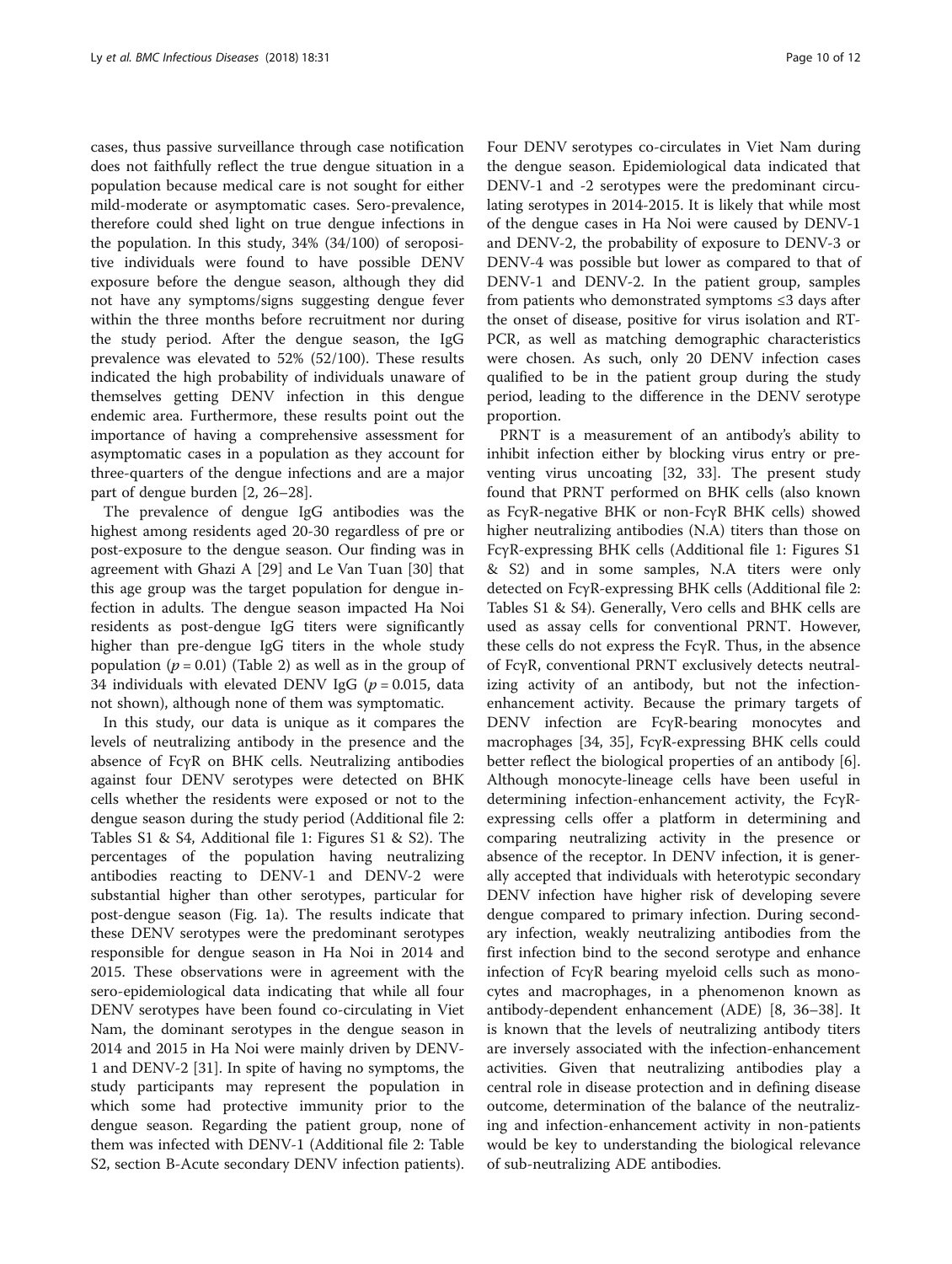<span id="page-10-0"></span>In this study, the non-patient groups demonstrated higher levels of N.A titers in both BHK and FcγRexpressing BHK cells compared to the patient group (Additional file 1: Figures S1A & S1B). In addition, in the group with heterotypic neutralizing antibody responses, N.A titers to DENV-2 and DENV-3 in predengue season (Non patient 1 group) were significantly higher than those of the patient group (Fig. [4a, b](#page-8-0) and Additional file 2: Table S2). The degree of fold enhancement to DENV-2 and DENV-3 in the Non-patient 1 group was also lower than those of the patient group (Fig. [4c, d](#page-8-0) and Additional file 2: Table S3). The same comparison was not performed for DENV-1 and DENV-4 as DENV-1 infection was not confirmed in the patient group. Additionally, with possible DENV-4 exposure among the group of 34 residents who had IgG seropositive before the season (Additional file 2: Table S2, section A-Non patient group before dengue season) for Non patient 1 group was not detected. Further studies using a larger sample size for both the non-patient groups and patient group would better define the immune mechanisms of N.A activity and fold-enhancement levels among individuals with heterotypic neutralizing antibody responses. The results suggested that in non-patients with multitypic DENV responses: (1) serum samples with high neutralizing activity exhibited no or low levels of infection enhancement activity, and (2) neutralizing activity in the presence of FcγR was higher compared to the patient group (Fig. [4](#page-8-0), Additional file 2: Table S2). Taken together, the results of this study support the hypothesis that DENV serotype cross-reactive immunity induced by infection plays two competing roles: (1) at neutralizing level the absence of infection-enhancement activity facilitates disease protection leading to absence of symptoms or milder disease outcomes, and (2) infection-enhancement activity abrogates neutralizing activity, potentially leading to symptomatic infection and severe clinical presentations.

# Conclusions

In summary, serum samples from the healthy volunteers with no clinical DENV symptoms demonstrated high levels of neutralizing antibodies and low or absence of infection-enhancement antibodies. Our study highlighted that while ADE activity hampers the neutralizing activity of antibodies, high levels of neutralizing DENV antibodies set a critical threshold that facilitates the prevention of disease progression. Studies on DENV asymptomatic infections therefore are essential to provide insight on disease epidemiology and vaccine development; particularly on neutralizing antibody responses to DENV infection that lead to disease protection.

# Additional files

[Additional file 1: Figure S1.](dx.doi.org/10.1186/s12879-017-2894-7) Neutralizing antibody (N.A) profile in 34 pair serum samples obtained from 34 individuals who were DENV IgG positive pre-dengue season and demonstrated elevated DENV IgG after the season versus patient group. Neutralizing activity was determined by PRNT50 on BHK cells (A) and on FcγR-expressing BHK cells (B); Positive PRNT samples were defined as having a N.A  $\geq$  10 or Log<sub>2</sub>(PRNT<sub>50</sub>)  $\geq$ 3.32 to any of the virus test (above dotted line). Non patient 1=pre-dengue season group; Non patient  $2 =$  post-dengue season group; Patient  $=$ patient group. The results were represented as means of  $Log<sub>2</sub>$  (N.A titers) ± SD. (PDF 314 kb)

[Additional file 2: Figure S2.](dx.doi.org/10.1186/s12879-017-2894-7) Neutralizing antibody (N.A) profile in serum samples obtained from 18 individuals who were DENV IgG negative predengue season but seropositive post-dengue season (Non patient) versus patient group. Neutralizing activity was determined by PRNT<sub>50</sub> on BHK (A) and on FcγR-expressing BHK (B). Positive PRNT samples were defined as having a  $NA \ge 10$  or Log<sub>2</sub> (PRNT<sub>50</sub>) ≥3.32 to any of the virus test (above dotted line). The results were represented as means of  $Log_2$  (N.A titers)  $\pm$  SD. (DOCX 55 kb)

[Additional file 3: Figure S3.](dx.doi.org/10.1186/s12879-017-2894-7) Fold-enhancement activity in serum samples obtained from 18 individuals who were DENV IgG negative predengue season but seropositive post-dengue season (Non patient group) versus patient group. Fold- enhancement value was determined by the ratio of (mean plaque count at 1:20 serum dilution)/(mean plaque count in the absence of human serum samples) by using FcγR expressing BHK cells. Positive infection-enhancing activity was defined as fold-enhancement value greater than cut-off value plus 2 times SD (above dash line). P-value was determined by Mann -Whitney test.  $P$  value  $£0.05 =$  significant. Non patient = Non patient group; Patient = Patient group. NA(-): Neutralizing antibody titer <10; NA(+): Neutralizing antibody titer  $\geq$  10. The results were represented as Median ±IQR. (DOCX 21 kb)

#### Abbreviations

ADE: Antibody dependent enhancement; BHK: Baby hamster kidney; C.I: Confidence interval; DENV: Dengue virus; DHF: Dengue hemorrhagic fever; ELISA: enzyme-linked immunosorbent assay; EMEM: Eagle's minimum essential medium; FCS: Fetal calf serum; FcγR-expressing BHK cell line: Fcγ Receptor-expressing baby hamster kidney cell line; HRPO: Horseradish peroxidase; ICF: Infected culture fluid; IgG: Immunoglobulin G; IgM: Immunoglobulin M; IQR: Interquartile range; N.A titer: Neutralizing antibody titer; OPD: O-Phenylenediamin dihydrochloride; OR: Odd Ratio; PBS-T: Phosphate buffered saline containing 0.05% tween 20; PFU: Plaque forming unit; PRNT: Plaque reduction neutralization test; PRNT<sub>50</sub>: Fifty percent plaque reduction neutralization test; RT: Room temperature; SD: Standard deviation

#### Acknowledgements

We would like to express our sincere thanks to Associate Professor Huy Nguyen Tien –Department of Clinical Product Development, Institute of Tropical Medicine (NEKKEN), and Graduate School of Biomedical Sciences, Nagasaki University, Nagasaki, Japan; Assistant Professor Chris Fook Sheng Ng-Department of Pediatric Infectious Diseases, NEKKEN, Japan for the assistance with the statistical analysis. We would also like to thank Dao Huy Manh –Department of Immunogenetic; Dr. Ferdinard Adungo, Mark Anthony Luz, Ferdinard Adungo, Co Thach Nguyen, Thu Thuy Bui, Shashika Lavangi Wijesooriya and all the staffs and members of the Department of Virology, NEKKEN, Nagasaki University, Nagasaki, Japan for providing technical advice and support.

# Funding

This work was supported by grants from the e-Asia Joint Research Program (e-Asia JRP) of the Japan Science and Technology Agency (JST); Japan Initiative for Global Research Network on Infectious Diseases (JGRID) and, the Research Program on Emerging and Re-emerging Infectious Diseases of the Japan Agency for Medical Research and development (AMED); and MSD Life Science Foundation International. The funders have no role in study design, data collection and analysis, data interpretation, decision to publish or preparation of the manuscript.